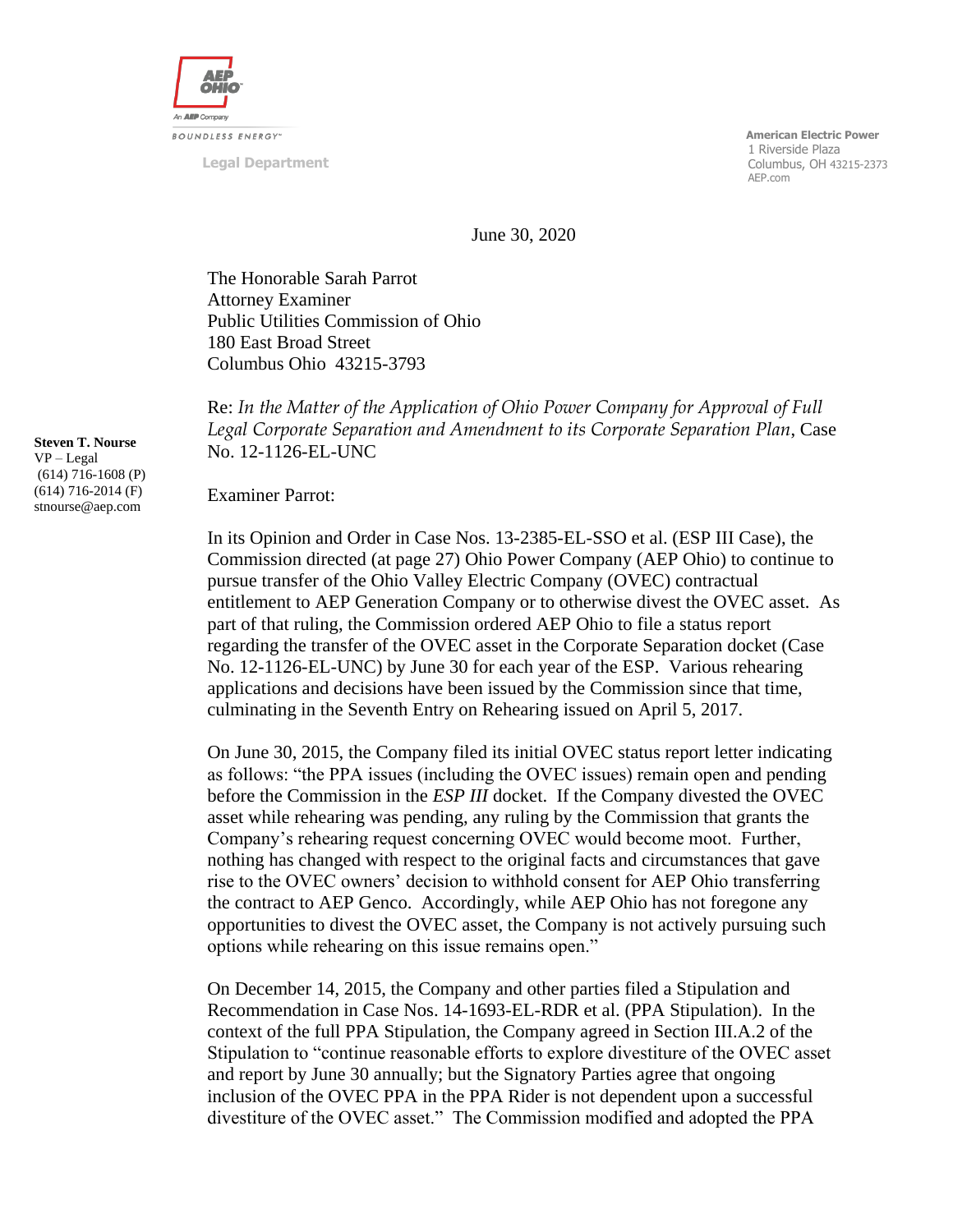Stipulation in its March 31, 2016 Opinion and Order without affecting Section III.A.2.

In Case Nos. 16-1852-EL-SSO et al., the Commission approved a Stipulation and Recommendation dated August 25, 2017 providing (in Paragraph III.E) that this annual report would continue to be filed annually by June 30 during the ESP IV term.

Nothing has changed with respect to the original facts and circumstances that gave rise to the OVEC owners' decision to withhold consent for AEP Ohio transferring the contract to AEP Genco. Accordingly, while AEP Ohio has not foregone any opportunities to divest the OVEC asset, there are no new developments or opportunities to report at this time.

Thank you for your attention to this matter.

Respectfully Submitted,

*/s/ Steven T. Nourse*

cc: Parties of Record